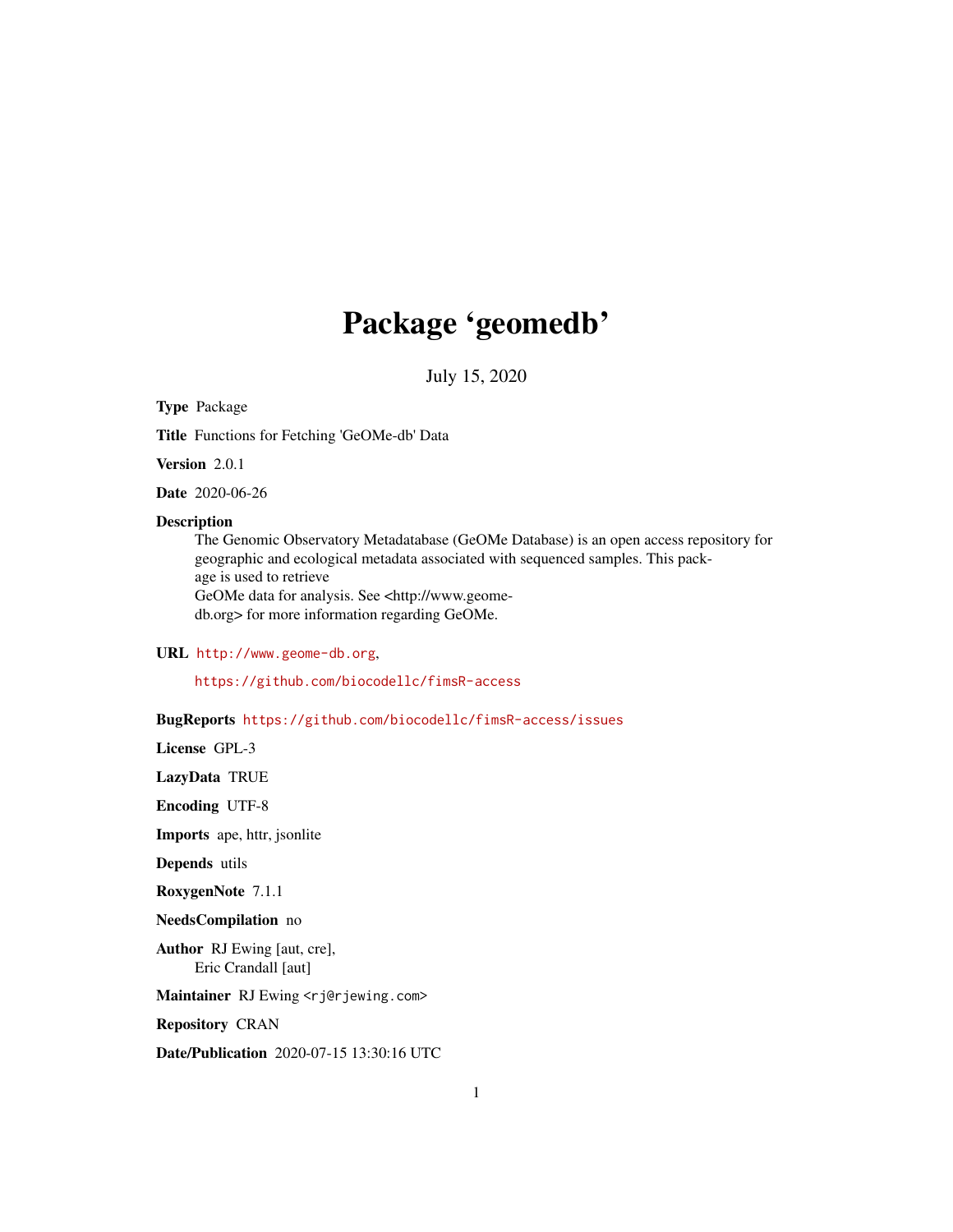## <span id="page-1-0"></span>R topics documented:

| Index |  |  |  |  |  |  |  |  |  |  |  |  |  |  |  |  |  | 13 |
|-------|--|--|--|--|--|--|--|--|--|--|--|--|--|--|--|--|--|----|

<span id="page-1-1"></span>fasterqDump *Download or convert fastq data from NCBI Sequence Read Archive using multiple threads*

## Description

'fasterqDump()' uses the SRAtoolkit command-line function 'fasterq-dump' to download fastq files from all samples returned by a [queryMetadata](#page-9-1) query of GEOME, when one of the entities queried was 'fastqMetadata'

## Usage

```
fasterqDump(queryMetadata_object, sratoolkitPath = "",
 outputDirectory = "./", arguments = "-p", filenames = "accessions",
  source = "sra", cleanup = FALSE, fasterqDumpHelp = FALSE)
```
## Arguments

| queryMetadata_object |                                                                                                                                                                                                                                                          |
|----------------------|----------------------------------------------------------------------------------------------------------------------------------------------------------------------------------------------------------------------------------------------------------|
|                      | A list object returned from 'queryMetadata' where one of the entities queried<br>was 'fastqMetadata'.                                                                                                                                                    |
|                      | sratoolkitPath String. A path to a local copy of sratoolkit. Only necessary if sratoolkit is not<br>on your \$PATH. Assumes executables are inside 'bin'.                                                                                                |
| outputDirectory      |                                                                                                                                                                                                                                                          |
|                      | String. A path to the directory where you would like the files to be stored.                                                                                                                                                                             |
| arguments            | A string variable of arguments to be passed directly to 'fasterq-dump'. Defaults<br>to "-p" to show progress. Use faster qDumpHelp = TRUE to see a list of argu-<br>ments.                                                                               |
| filenames            | String. How would you like the downloaded fast of files to be named? "acces-<br>sions" names files with SRA accession numbers "IDs" names files with their<br>materialSampleID "locality_IDs" names files with their locality and material-<br>SampleID. |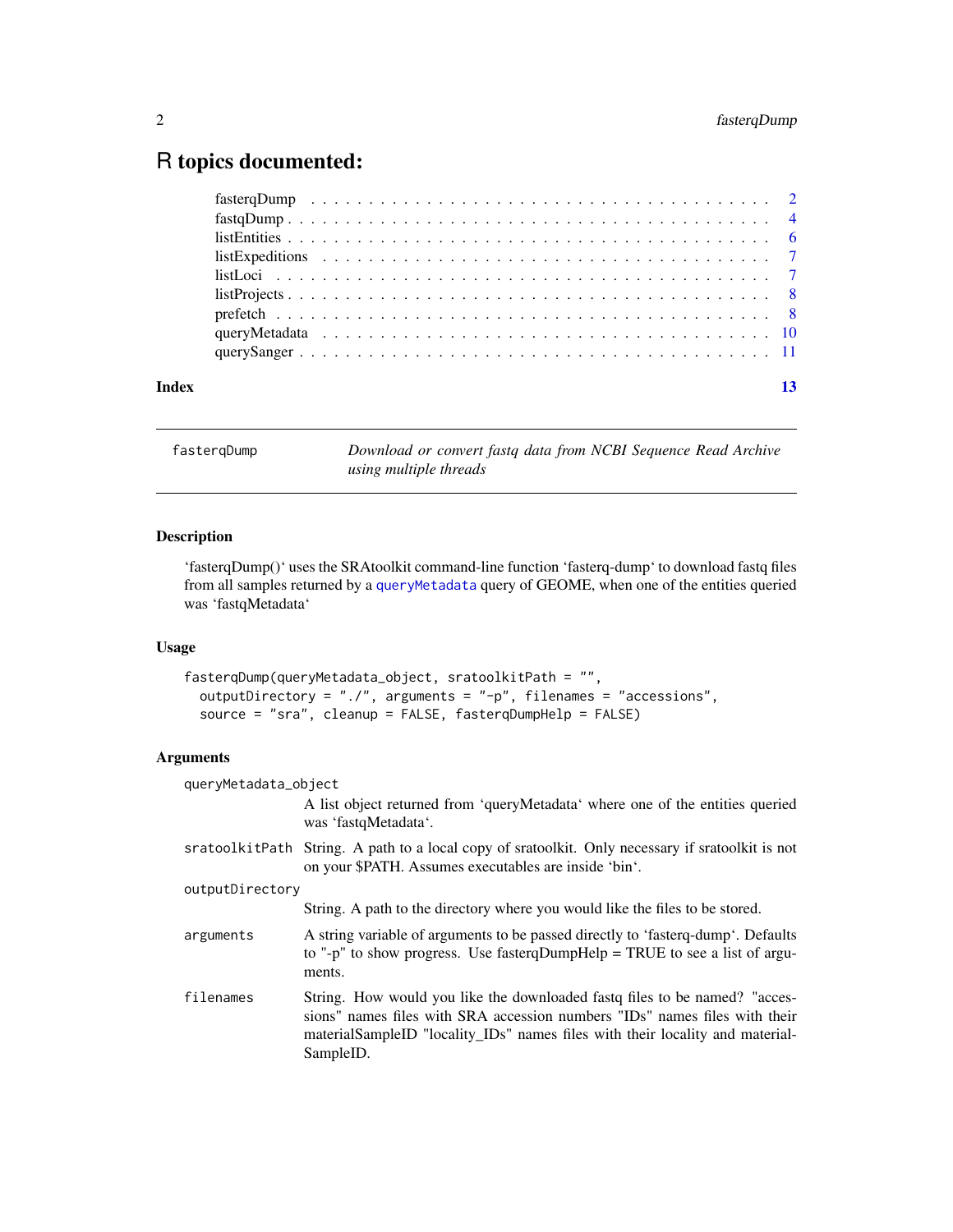## <span id="page-2-0"></span>fasterqDump 3

| source          | String. 'fasterq-dump' can retrieve files directly from SRA, or it can convert<br>sra files previously downloaded with 'prefetch' that are in the current working.<br>directory. "sra" downloads from SRA "local" converts sra files in the current<br>working directory. |
|-----------------|---------------------------------------------------------------------------------------------------------------------------------------------------------------------------------------------------------------------------------------------------------------------------|
| cleanup         | Logical. cleanup $= T$ will delete any intermediate sra files.                                                                                                                                                                                                            |
| fastergDumpHelp |                                                                                                                                                                                                                                                                           |
|                 | Logical. fastergDumpHelp = $T$ will show the help page for 'fasterg-dump' and<br>then quit.                                                                                                                                                                               |

## Details

The 'fasterq-dump' tool uses temporary files and multi-threading to speed up the extraction of FASTQ from SRA-accessions. This function works best with sratoolkit functions of version 2.9.6 or greater. [SRAtoolkit](https://trace.ncbi.nlm.nih.gov/Traces/sra/sra.cgi?view=toolkit_doc) functions can (ideally) be in your \$PATH, or you can supply a path to them using the sratoolkitPath argument.

'fasterqDump()' downloads files to the current working directory unless a different one is assigned through outputDirectory.

Change the number of threads by adding "-e  $X$ " to arguments where  $X$  is the number of threads.

'fasterq-dump' will automatically split paired-end data into three files with:

- file\_1.fastq having read 1
- file\_2.fastq having read 2
- file.fastq having unmatched reads

'fasterqDump()' can then rename these files based on their materialSampleID and locality.

Note that 'fasterq-dump' will store temporary files in ~/ncbi/public/sra by default unless you pass "-t /path/to/temp/dir" to arguments. *Make sure to periodically delete these temporary files.*

## Value

This function will not return anything within r. It simply downloads fastq files. It will print command line stdout to the console, and also provide a start and end time and amount of time elapsed during the download.

## See Also

[https://trace.ncbi.nlm.nih.gov/Traces/sra/sra.cgi?view=toolkit\\_doc](https://trace.ncbi.nlm.nih.gov/Traces/sra/sra.cgi?view=toolkit_doc) to download precompiled executables for sratoolkit or https://github.com/ncbi/sra-tools/wiki/Building-and-Installing-from-S to install from source

This function will not work on Windows systems because fasterq-dump is not currently available for Windows. See [fastqDump](#page-3-1) if you use Windows. See [prefetch](#page-7-1) to download .sra files prior to converting them locally.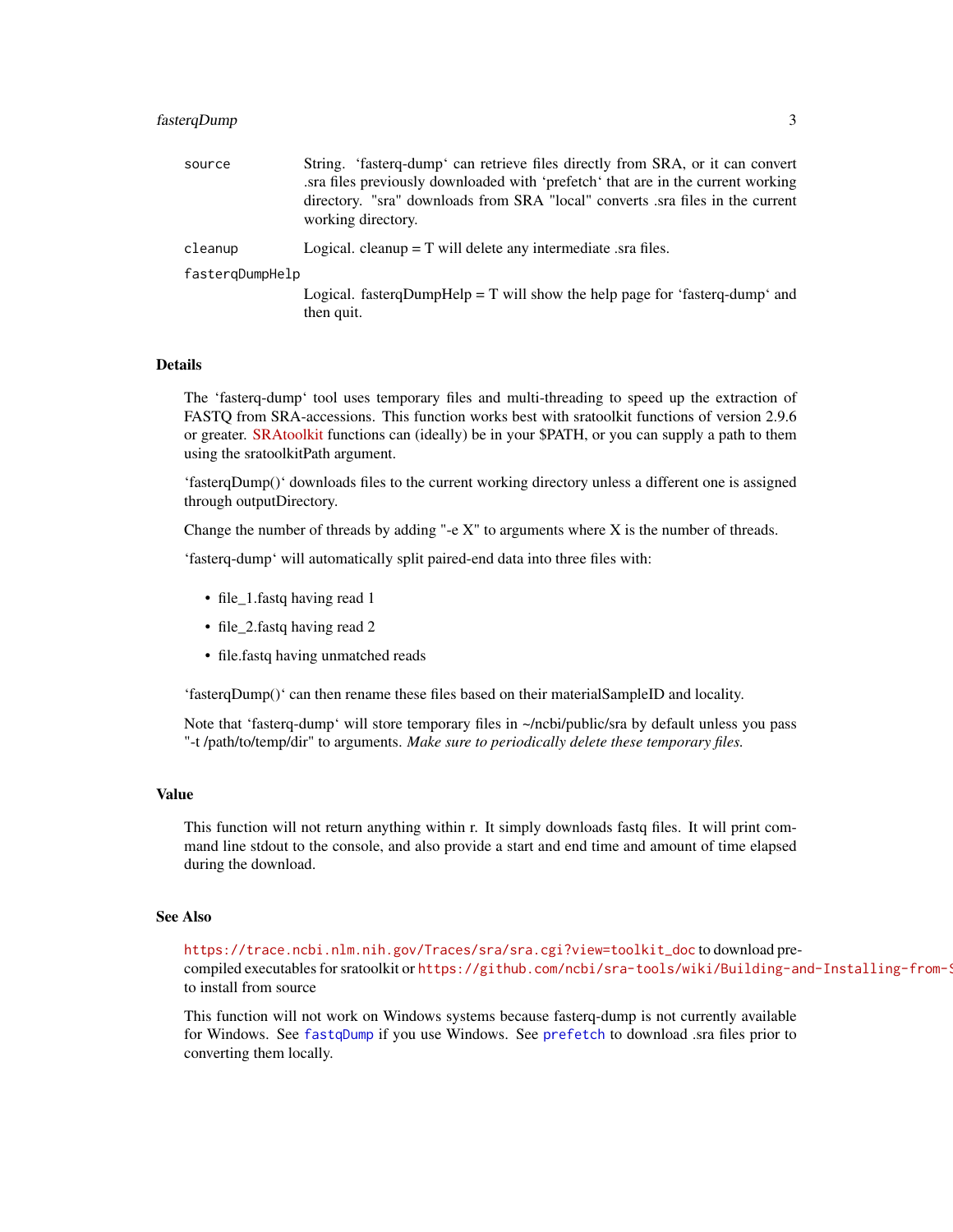## Examples

```
## Not run:
# Run a query of GEOME first
acaoli <- queryMetadata(
   entity = "fastqMetadata",
   query = "genus = Acanthurus AND specificEpithet = olivaceus AND _exists_:bioSample",
    select=c("Event"))
#trim to 3 entries for expediency
acaoli$fastqMetadata<-acaoli$fastqMetadata[1:3,]
acaoli$Event<-acaoli$Event[1:3,]
# Download straight from SRA, naming files with their locality and materialSampleID
fasterqDump(queryMetadata_object = acaoli, filenames = "IDs", source = "sra")
# A generally faster option is to run prefetch first, followed by fasterqDump, with cleanup = T to
# remove the prefetched .sra files.
prefetch(queryMetadata_object = acaoli)
fasterqDump(queryMetadata_object = acaoli, filenames = "IDs", source = "local", cleanup = T)
```
## End(Not run)

<span id="page-3-1"></span>fastqDump *Download or convert fastq data from NCBI Sequence Read Archive in a single thread (Windows compatible)*

## **Description**

'fastqDump()' uses the SRAtoolkit command-line function 'fastq-dump' to download fastq files from all samples returned by a [queryMetadata](#page-9-1) query of GEOME, when one of the entities queried was 'fastqMetadata'

#### Usage

```
fastqDump(queryMetadata_object, sratoolkitPath = "",
 outputDirectory = ".". arguments = "-v --split-3",
  filenames = "accessions", source = "sra", cleanup = FALSE,
  fastqDumpHelp = FALSE)
```
## Arguments

```
queryMetadata_object
                  A list object returned from 'queryMetadata' where one of the entities queried
                  was 'fastqMetadata'.
sratoolkitPath String. A path to a local copy of sratoolkit. Only necessary if sratoolkit is not
                  on your $PATH. Assumes executables are inside 'bin'.
outputDirectory
                  String. A path to the directory where you would like the files to be stored.
```
<span id="page-3-0"></span>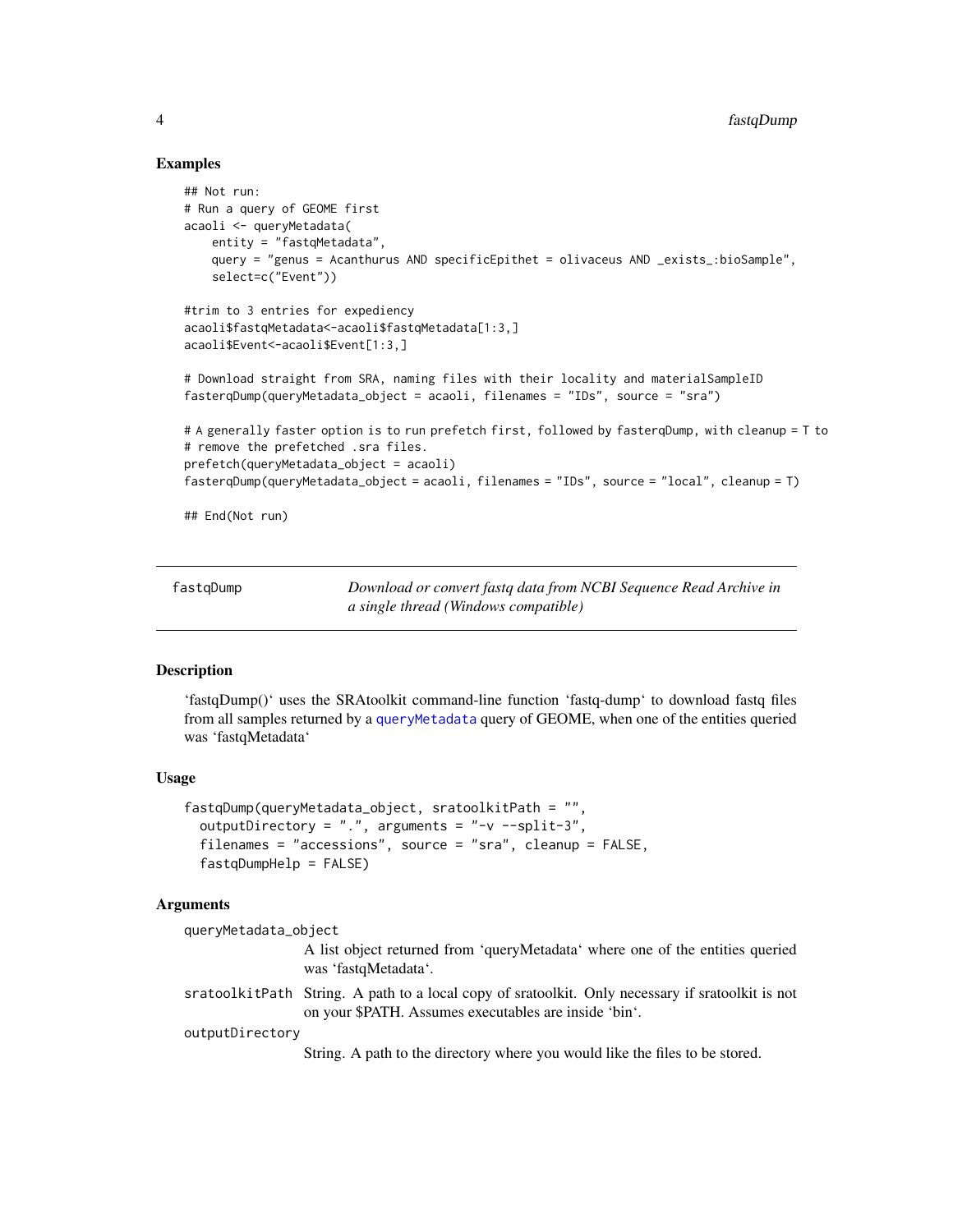## <span id="page-4-0"></span>fastqDump 5

| arguments     | A string variable of arguments to be passed directly to 'fastq-dump'. Defaults<br>to "-v -split 3" to show progress and split paired-end data. Use fastqDumpHelp<br>$=$ TRUE to see a list of arguments.                                                                 |
|---------------|--------------------------------------------------------------------------------------------------------------------------------------------------------------------------------------------------------------------------------------------------------------------------|
| filenames     | String. How would you like the downloaded fast of hes to be named? "acces-<br>sions" names files with SRA accession numbers "IDs" names files with their<br>materialSampleID "locality_IDs" names files with their locality and material-<br>SampleID.                   |
| source        | String. 'fastq-dump' can retrieve files directly from SRA, or it can convert sra<br>files previously downloaded with 'prefetch' that are in the current working di-<br>rectory. "sra" downloads from SRA "local" converts sra files in the current<br>working directory. |
| cleanup       | Logical. cleanup $= T$ will delete any intermediate sra files.                                                                                                                                                                                                           |
| fastqDumpHelp | Logical. fastqDumpHelp = $T$ will show the help page for 'fastq-dump' and then<br>quit.                                                                                                                                                                                  |

## Details

This function works best with sratoolkit functions of version 2.9.6 or greater. [SRAtoolkit](https://trace.ncbi.nlm.nih.gov/Traces/sra/sra.cgi?view=toolkit_doc) functions can (ideally) be in your \$PATH, or you can supply a path to them using the sratoolkitPath argument.

'fastqDump()' downloads files to the current working directory unless a different one is assigned through outputDirectory.

'fastq-dump' will automatically split paired-end data into three files with:

- file\_1.fastq having read 1
- file\_2.fastq having read 2
- file.fastq having unmatched reads

## Value

This function will not return anything within r. It simply downloads fastq files. It will print command line stdout to the console, and also provide a start and end time and amount of time elapsed during the download.

## See Also

[https://trace.ncbi.nlm.nih.gov/Traces/sra/sra.cgi?view=toolkit\\_doc](https://trace.ncbi.nlm.nih.gov/Traces/sra/sra.cgi?view=toolkit_doc) to download pre-

compiled executables for sratoolkit or https://github.com/ncbi/sra-tools/wiki/Building-and-Installing-from-S to install from source

See [prefetch](#page-7-1) to download .sra files prior to converting them locally. This two step process works faster than just using 'fastqDump()'. See [fasterqDump](#page-1-1) for a faster, multithreaded version of 'fastq-Dump()' that does not work on Windows.

```
## Not run:
# Run a query of GEOME first
acaoli <- queryMetadata(
```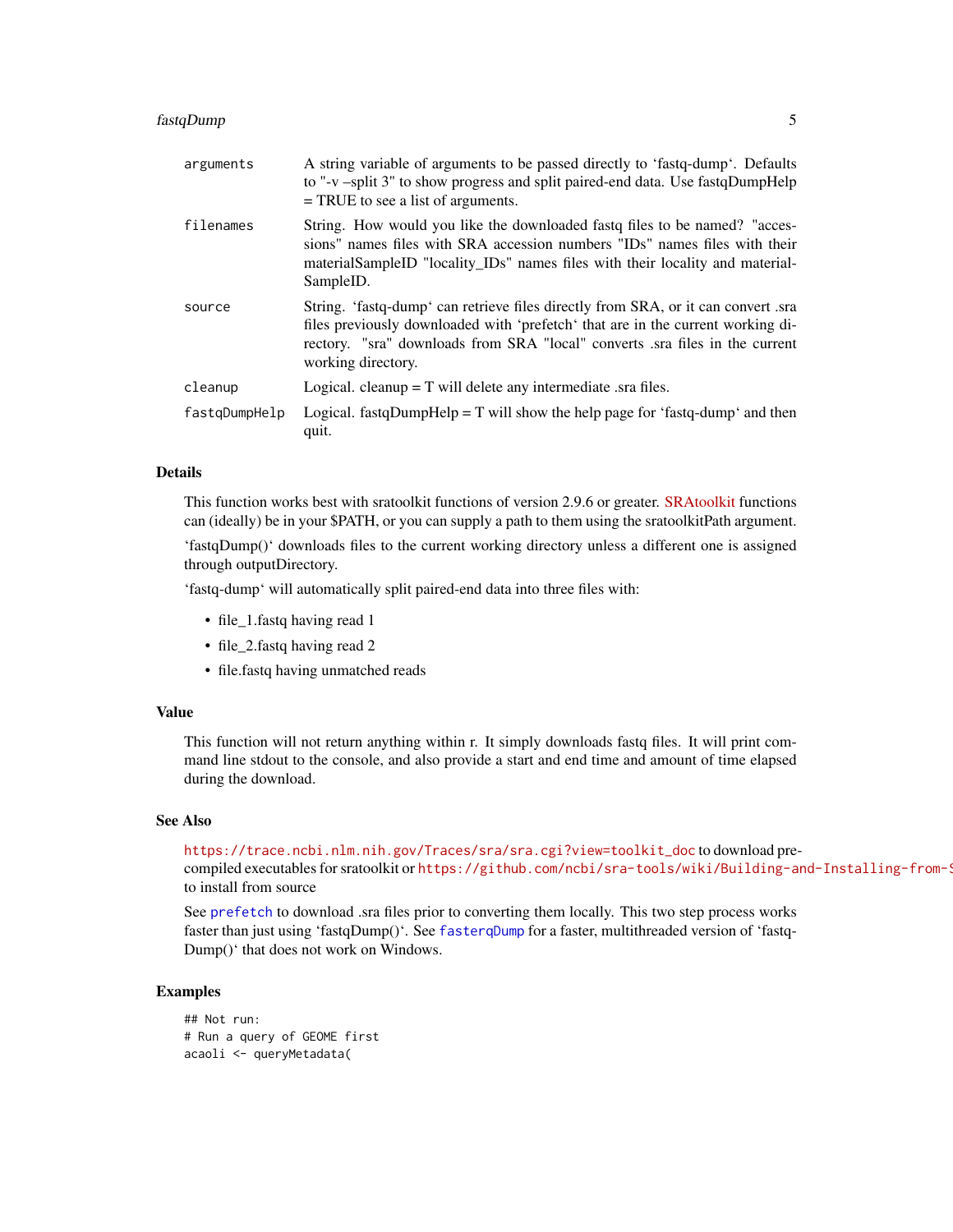```
entity = "fastqMetadata",
   query = "genus = Acanthurus AND specificEpithet = olivaceus AND _exists_:bioSample",
   select=c("Event"))
#trim to 3 entries for expediency
acaoli$fastqMetadata<-acaoli$fastqMetadata[1:3,]
acaoli$Event<-acaoli$Event[1:3,]
# Download straight from SRA, naming files with their locality and materialSampleID
fastqDump(queryMetadata_object = acaoli, filenames = "locality_IDs", source = "sra")
# A generally faster option is to run prefetch first, followed by fastqDump, with cleanup = T to
# remove the prefetched .sra files.
prefetch(queryMetadata_object = acaoli)
fastqDump(queryMetadata_object = acaoli, filenames = "IDs", source = "local", cleanup = T)
## End(Not run)
```
listEntities *Get a list of entities (i.e. tables) available to query*

## Description

Get a list of entities (i.e. tables) available to query

#### Usage

```
listEntities(projectId = NA)
```
## Arguments

projectId (optional) The project to fetch entities for. If not provided, the network entities will be returned.

```
## Not run:
entities <- listEntities(projectId)
entities <- listEntities()
## End(Not run)
```
<span id="page-5-0"></span>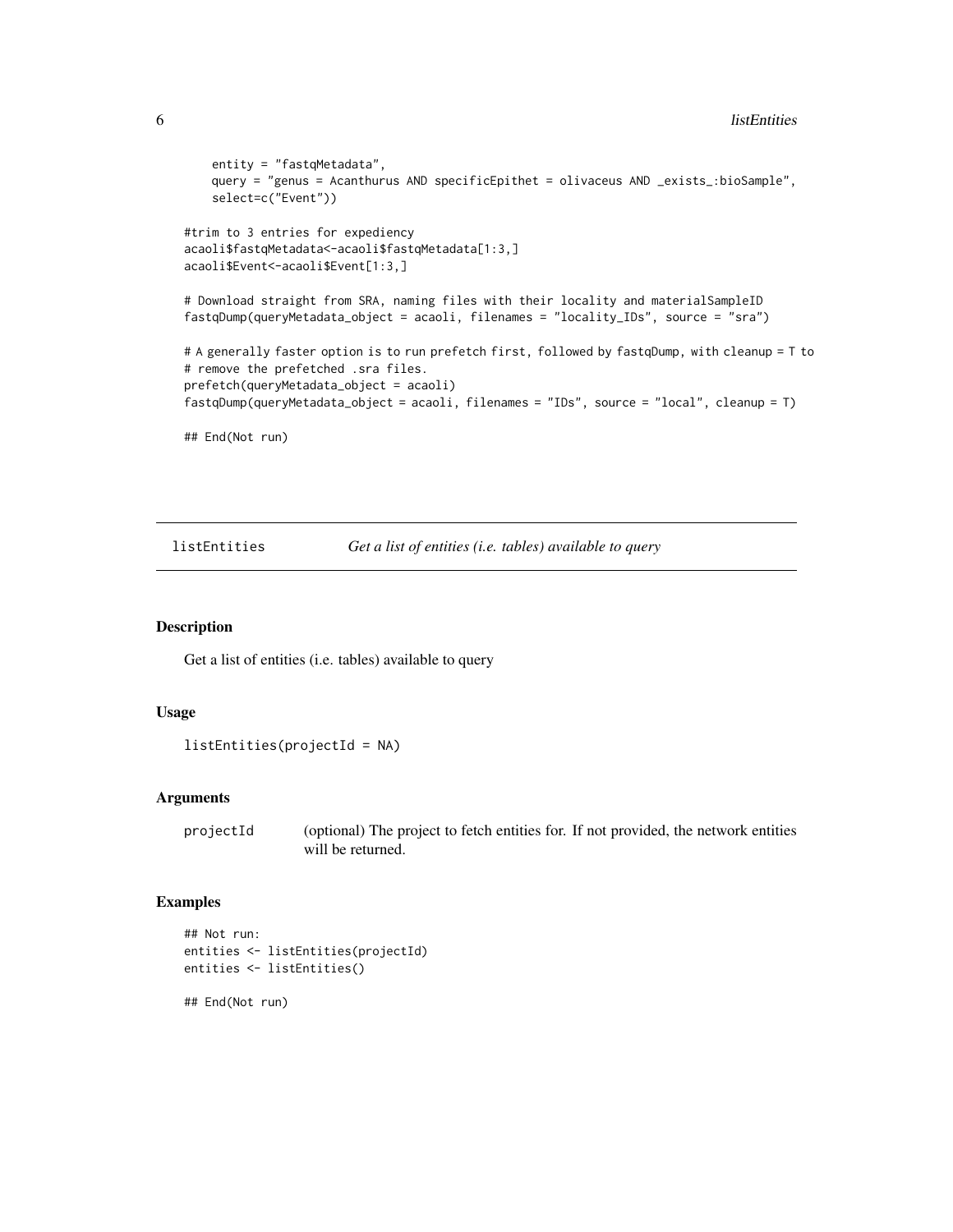<span id="page-6-0"></span>listExpeditions *Get a list of expeditions for a GEOME project*

## Description

Get a list of expeditions for a GEOME project

## Usage

listExpeditions(projectId)

## Arguments

projectId The project to list expeditions for.

## Examples

## Not run: expeditions <- listExpeditions(projectId)

## End(Not run)

| listLoci | Get a list of loci that are stored in FASTA format directly in GEOME |
|----------|----------------------------------------------------------------------|
|          | $(not \text{ in the SRA})$                                           |

## Description

Get a list of loci that are stored in FASTA format directly in GEOME (not in the SRA)

## Usage

listLoci()

## Examples

```
## Not run:
markers <- listLoci()
```
## End(Not run)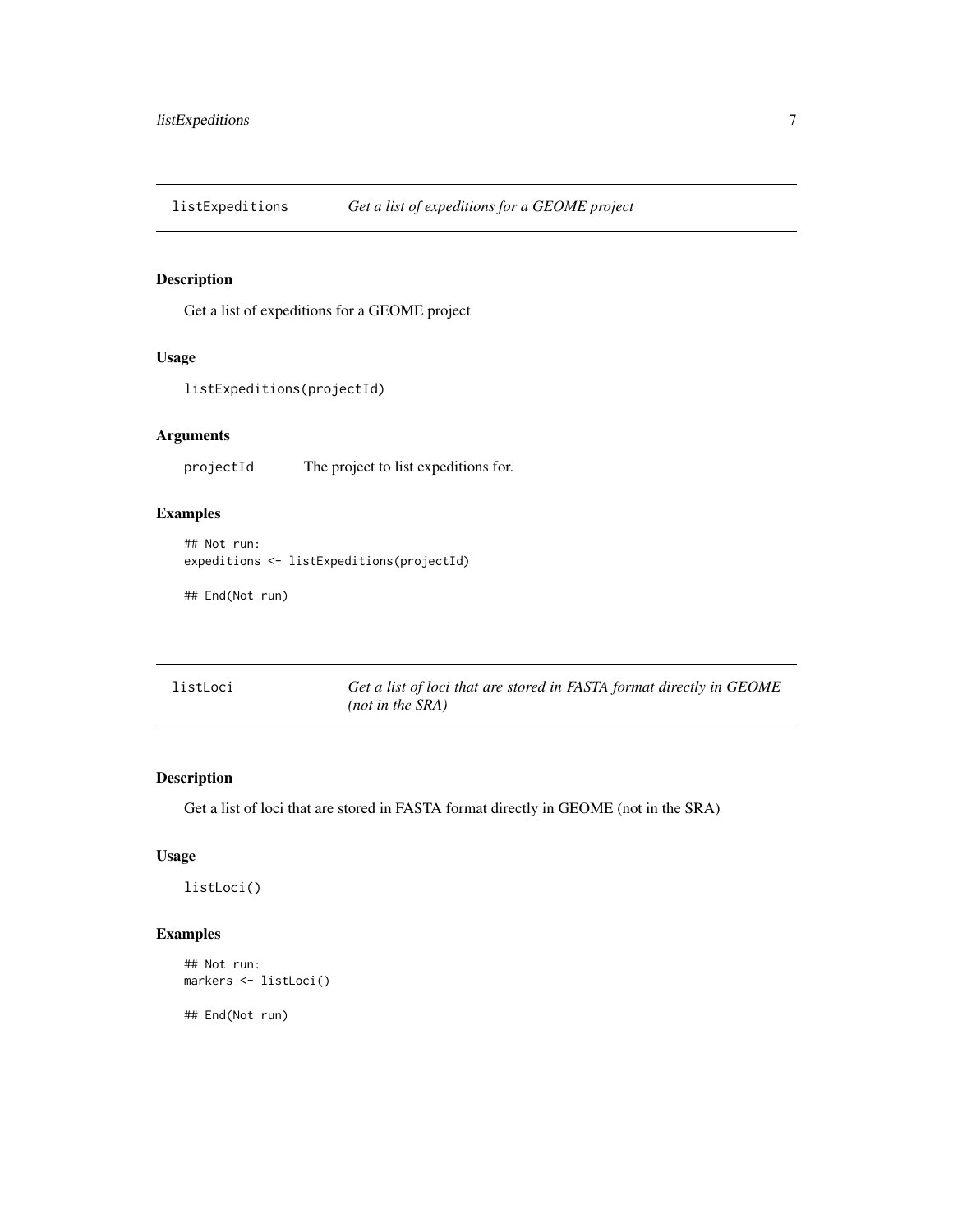<span id="page-7-0"></span>

## Description

Get a list of projects in GEOME

## Usage

listProjects()

## Examples

## Not run: projects <- listProjects()

## End(Not run)

<span id="page-7-1"></span>prefetch *Download data from NCBI Sequence Read Archive in .sra format using FASP or HTTPS protocols*

## Description

'prefetch()' uses the SRAtoolkit command-line function 'prefetch' to download .sra files from all samples returned by a [queryMetadata](#page-9-1) query of GEOME, when one of the entities queried was 'fastqMetadata'

## Usage

```
prefetch(queryMetadata_object, sratoolkitPath = "",
 outputDirectory = ".", arguments = "-p 1", prefetchHelp = FALSE)
```
## Arguments

| queryMetadata_object |                                                                                                                                                                 |
|----------------------|-----------------------------------------------------------------------------------------------------------------------------------------------------------------|
|                      | A list object returned from 'queryMetadata' where one of the entities queried<br>was 'fastqMetadata'.                                                           |
|                      | sratoolkitPath String. A path to a local copy of sratoolkit. Only necessary if sratoolkit is not<br>on your \$PATH. Assumes executables are inside 'bin'.       |
| outputDirectory      |                                                                                                                                                                 |
|                      | String. A path to the directory where you would like the files to be stored.                                                                                    |
| arguments            | A string variable of arguments to be passed directly to 'prefetch'. Defaults to<br>"-p 1" to show progress. Use prefetchHelp = TRUE to see a list of arguments. |
| prefetchHelp         | Logical. prefetchHelp = $T$ will show the help page for 'prefetch' and then quit.                                                                               |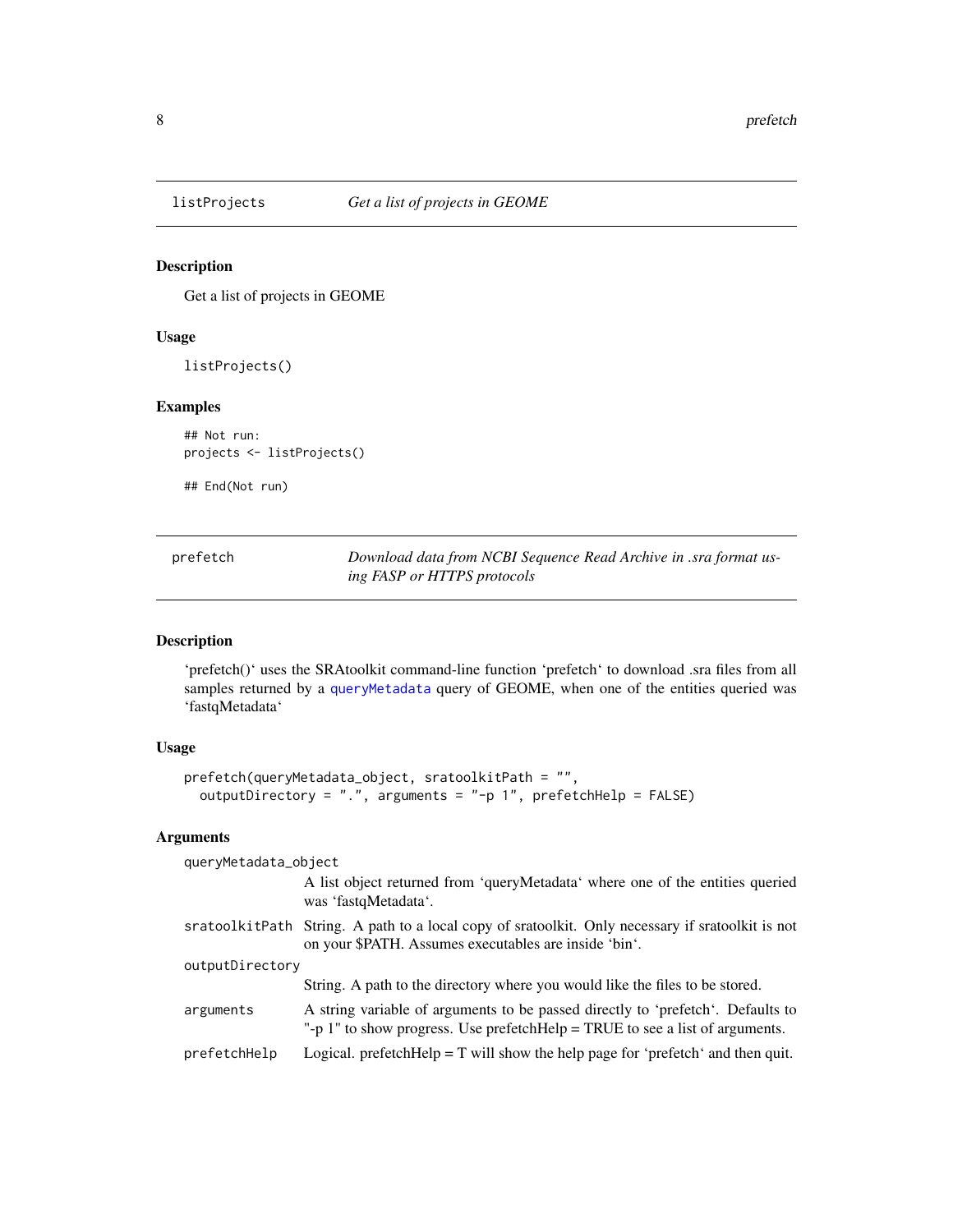#### <span id="page-8-0"></span>prefetch 9

## Details

This function works best with SRAtoolkit functions of version 2.9.6 or greater. [SRAtoolkit](https://trace.ncbi.nlm.nih.gov/Traces/sra/sra.cgi?view=toolkit_doc) functions can (ideally) be in your \$PATH, or you can supply a path to them using the sratoolkitPath argument.

It downloads files to the current working directory unless a different one is assigned through outputDirectory.

'prefetch' will automatically use the Fast and Secure Protocol (FASP) in the [Aspera Connect](https://downloads.asperasoft.com/connect2/) package if the 'ascp' executable is in your \$PATH. Otherwise it will use HTTPS.

You can alternatively pass the path to 'ascp' by using arguments="-a path/to/ascp"

## Value

This function will not return anything within r. It simply downloads .sra files. It will print command line stdout to the console, and also provide a start and end time and amount of time elapsed during the download.

## See Also

[https://trace.ncbi.nlm.nih.gov/Traces/sra/sra.cgi?view=toolkit\\_doc](https://trace.ncbi.nlm.nih.gov/Traces/sra/sra.cgi?view=toolkit_doc) to download precompiled executables for sratoolkit or https://github.com/ncbi/sra-tools/wiki/Building-and-Installing-from-S to install from source

Use 'prefetch' in combination with [fastqDump](#page-3-1) or [fasterqDump](#page-1-1) to convert .sra files to .fastq.

```
## Not run:
# Run a query of GEOME first
acaoli <- queryMetadata(
  entity = "fastqMetadata",
  query = "genus = Acanthurus AND specificEpithet = olivaceus AND _exists_:bioSample",
  select=c("Event"))
#trim to 3 entries for expediency
acaoli$fastqMetadata<-acaoli$fastqMetadata[1:3,]
acaoli$Event<-acaoli$Event[1:3,]
prefetch(queryMetadata_object = acaoli)
fastqDump(queryMetadata_object = acaoli, filenames = "IDs", source = "local", cleanup = T)
## End(Not run)
```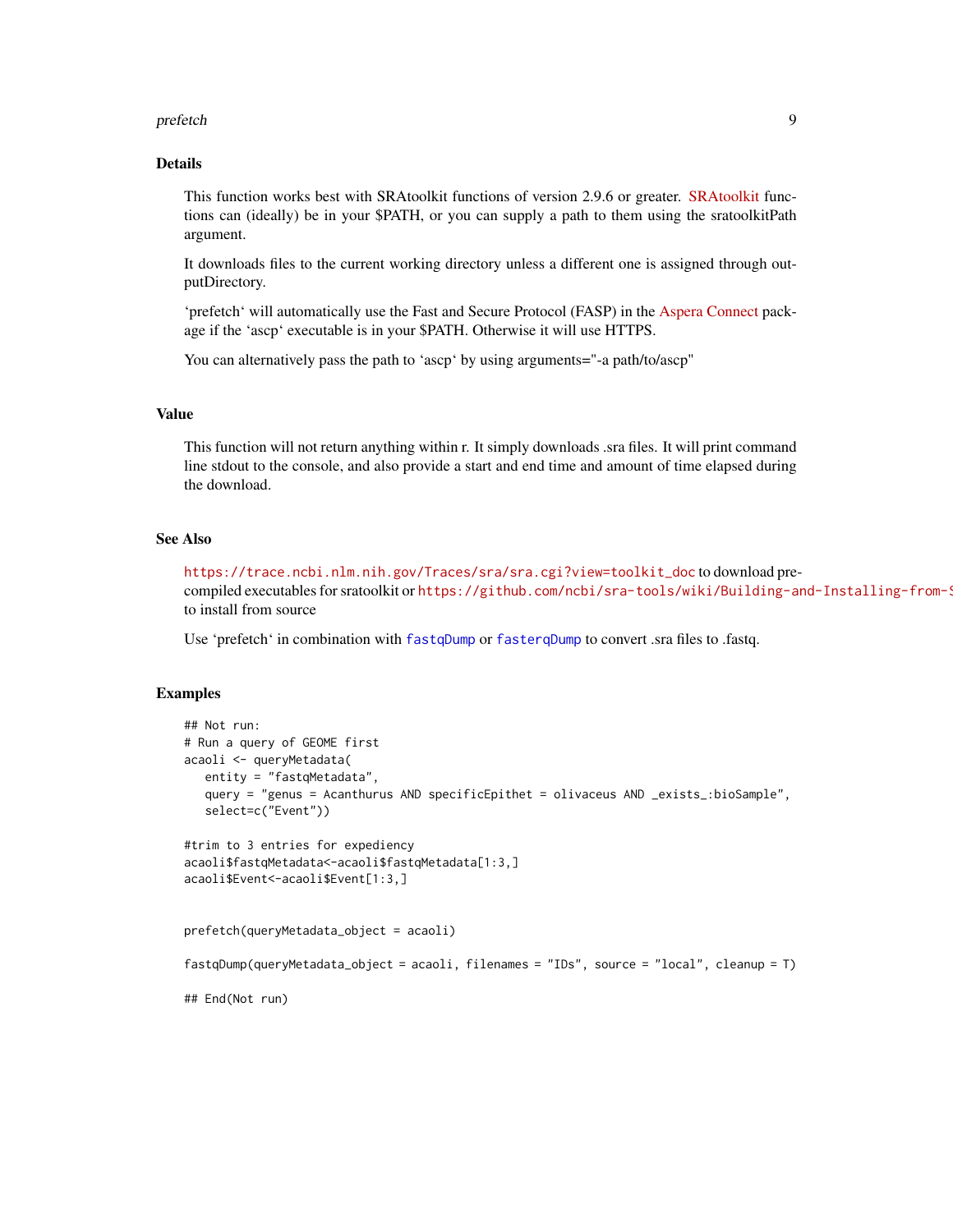## Description

'queryMetadata' uses HTTP to query metadata from the GEOME database. If you are looking to download associated sequences from the SRA, you must include 'fastqMetadata' as one of the entities searched (this is done by default) and you should include "\_exists\_:bioSample" within your query statement to find only samples with associated SRA sequences

## Usage

```
queryMetadata(entity = "Sample", projects = list(),
 expeditions = list(), select = list("fastqMetadata"), query = "",
 source = NULL, page = 0, limit = "10000")
```
## Arguments

| entity      | String. The entity or entities (tables) to query. One of ('Event', 'Sample',<br>'Tissue', 'Sample_Photo', 'Event_Photo','fastqMetadata'). Default is to query<br>'Sample'                                                                                                                                                                     |
|-------------|-----------------------------------------------------------------------------------------------------------------------------------------------------------------------------------------------------------------------------------------------------------------------------------------------------------------------------------------------|
| projects    | List of projects to include in the query. The default is all projects                                                                                                                                                                                                                                                                         |
| expeditions | Only applicable if projects are specified. list of expeditions to include in the<br>query. The default is all expeditions                                                                                                                                                                                                                     |
| select      | List of entities to include in the response. One of ('Event', 'Sample', 'Tissue',<br>'Sample_Photo', 'Event_Photo','fastqMetadata') The @param 'entity' will al-<br>ways be included in the response. 'fastqMetadata' included by default.                                                                                                    |
| query       | FIMS Query statement http://fims.readthedocs.io/en/latest/fims/query.<br>html query string. Ex. 'yearCollected $\ge$ 2017 and country = "Indonesia".<br>Your query must include "_exists_:bioSample" to find samples that have associ-<br>ated data in the SRA.                                                                               |
| source      | List of column names to include in the data. frame results. If there is no entity<br>prefix, the column is assumed to belong to the @param 'entity'. Ex. list('Event.eventID',<br>'Event.locality', 'materialSampleID', 'bcid', 'Event.bcid') 'materialSampleID'<br>and 'bcid' in the above list are assumed to belong to the @param 'entity' |
| page        | The results page to return. Used to offset the page for large result sets. Defaults<br>to $0$ .                                                                                                                                                                                                                                               |
| limit       | The number of results to include in the response. Defaults to 10000                                                                                                                                                                                                                                                                           |
|             |                                                                                                                                                                                                                                                                                                                                               |

#### Value

a list object with each entity (table) as a dataframe object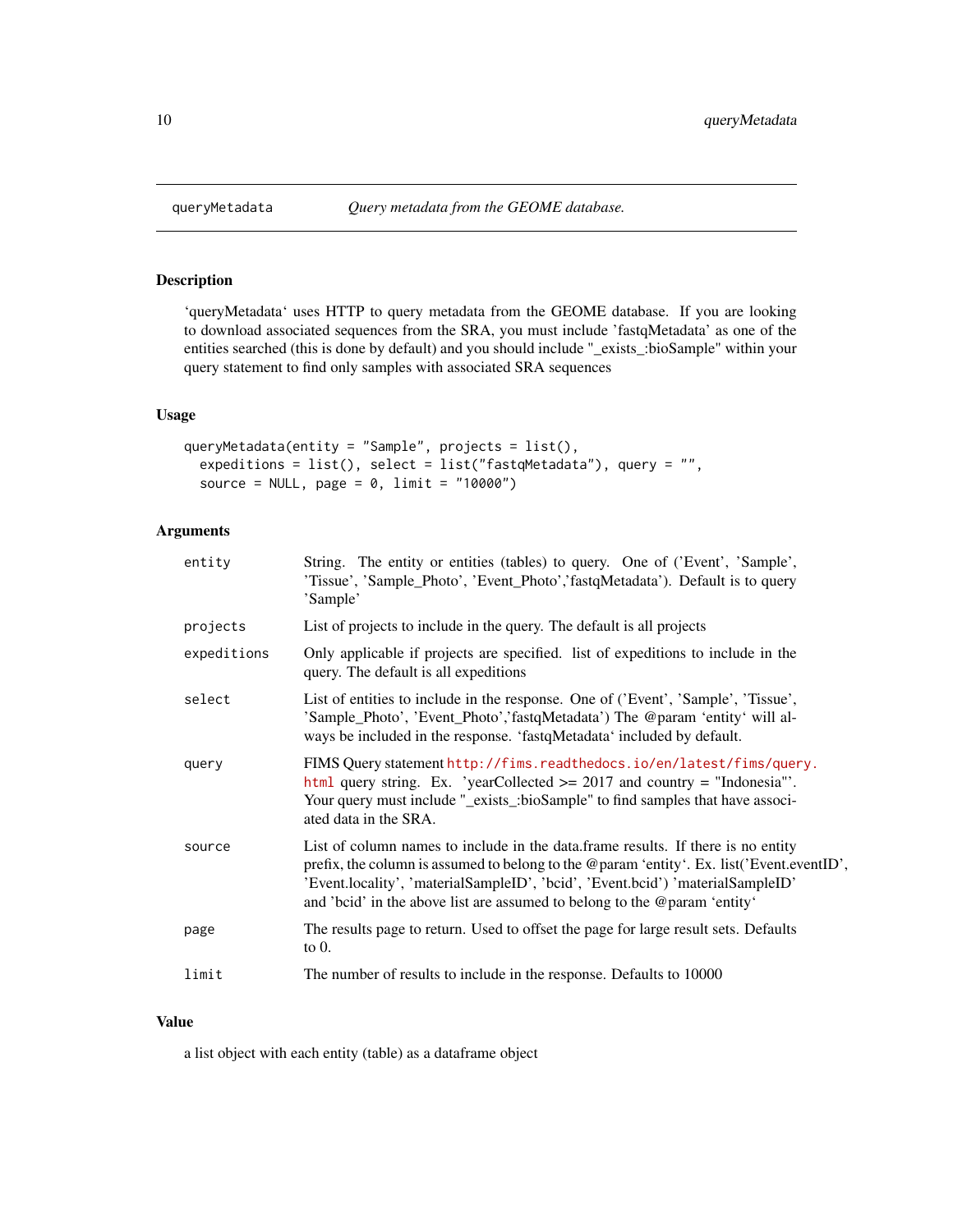## <span id="page-10-0"></span>querySanger 11

## Examples

```
## Not run:
df <- queryMetadata('Sample', projects=list(1), expeditions=list("acaach_CyB_JD", "acajap_CyB_JD"))
df <- queryMetadata('Sample', names=list("materialSampleID", "bcid"), query="Chordata")
df <- queryMetadata('Sample', projects=list(1), expeditions=list("acajap_CyB_JD"),
                    names=list("bcid"), query="yearCollected=2008")
df <- queryMetadata('Sample', select=list('Event', 'Tissue'), names=list("bcid"),
                    query="yearCollected=2008")
df <- queryMetadata('fastqMetadata', select=list('Event', 'Sample', 'Tissue'),
                    query="_exists_:bioSample")
acaoli <- queryMetadata(
    entity = "fastqMetadata",
    query = "genus = Acanthurus AND specificEpithet = olivaceus AND _exists_:bioSample",
    select=c("Event"))
## End(Not run)
```
querySanger *Query Sanger sequences directly from the GEOME database*

## Description

For Sanger sequence data (typically of mitochondrial origin), it is possible to store the sequence directly within GEOME. 'querySanger()' allows you to download this sequence data into a DNAbin object, as well as to your working directory as a FASTA-formatted file.

## Usage

```
querySanger(locus, projects = list(), expeditions = list(),
 query = ")
```
## Arguments

| locus       | the locus to fetch. list of markers can be found by calling 'listLoci()'                                                                          |
|-------------|---------------------------------------------------------------------------------------------------------------------------------------------------|
| projects    | list of projects to include in the query. The default is all projects                                                                             |
| expeditions | Only applicable if projects are specified. list of expeditions to include in the<br>query. The default is all expeditions                         |
| query       | FIMS Query DSL http://fims.readthedocs.io/en/latest/fims/query.<br>$html$ query string. Ex. 'yearCollected $\geq$ 2017 and country = "Indonesia"' |

## Value

a DNAbin object, which is a fairly standard form for storing DNA data in binary format. It will also download a FASTA-formatted file to your working directory.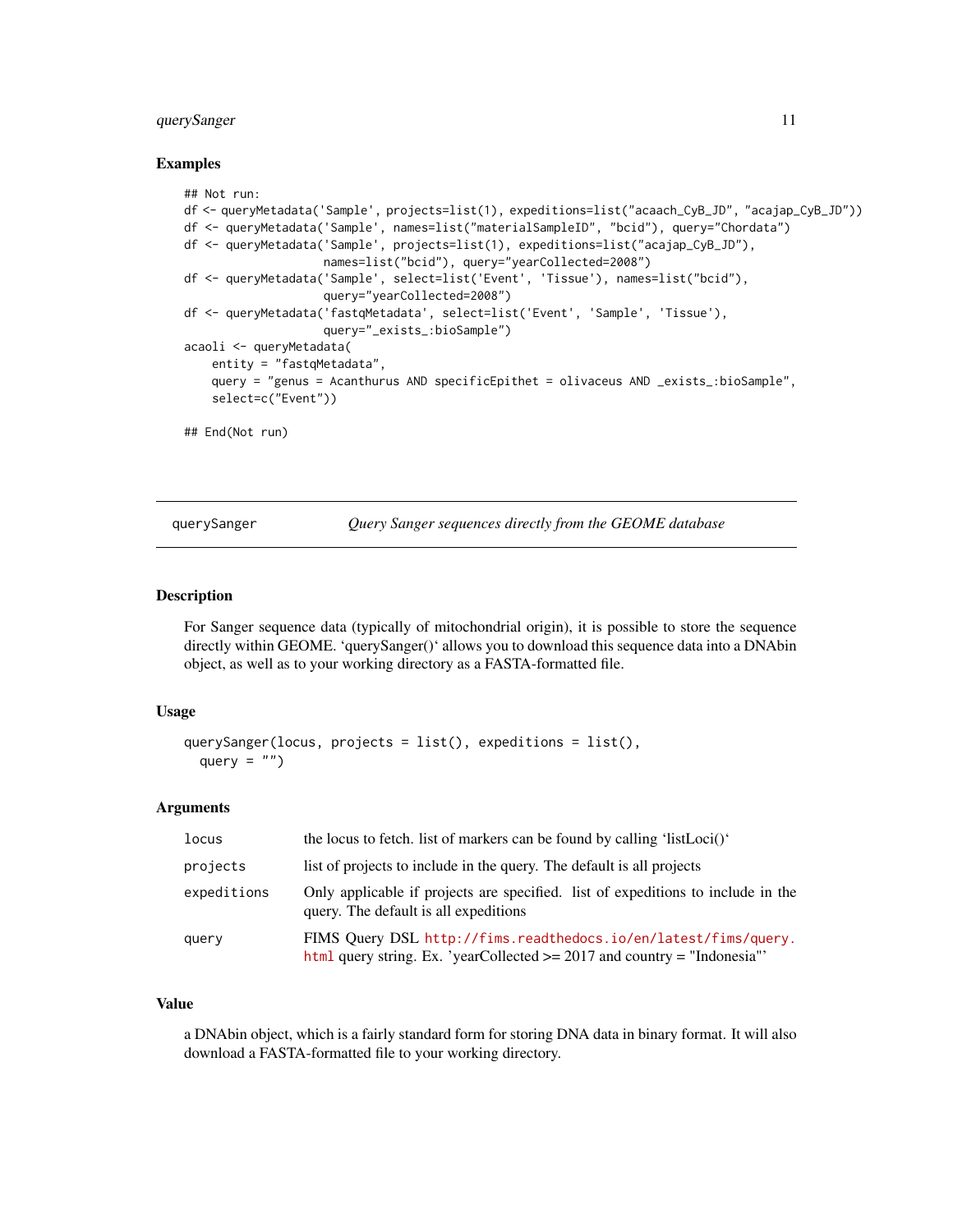```
## Not run:
data <- querySanger(
   locus = 'CYB', projects=list(1),
    expeditions=list("acaach_CyB_JD", "acajap_CyB_JD"),
    query="yearCollected >= 2008")
data <- querySanger(locus = 'CO1', query = "genus = Linckia AND specificEpithet = laevigata" )
```

```
## End(Not run)
```